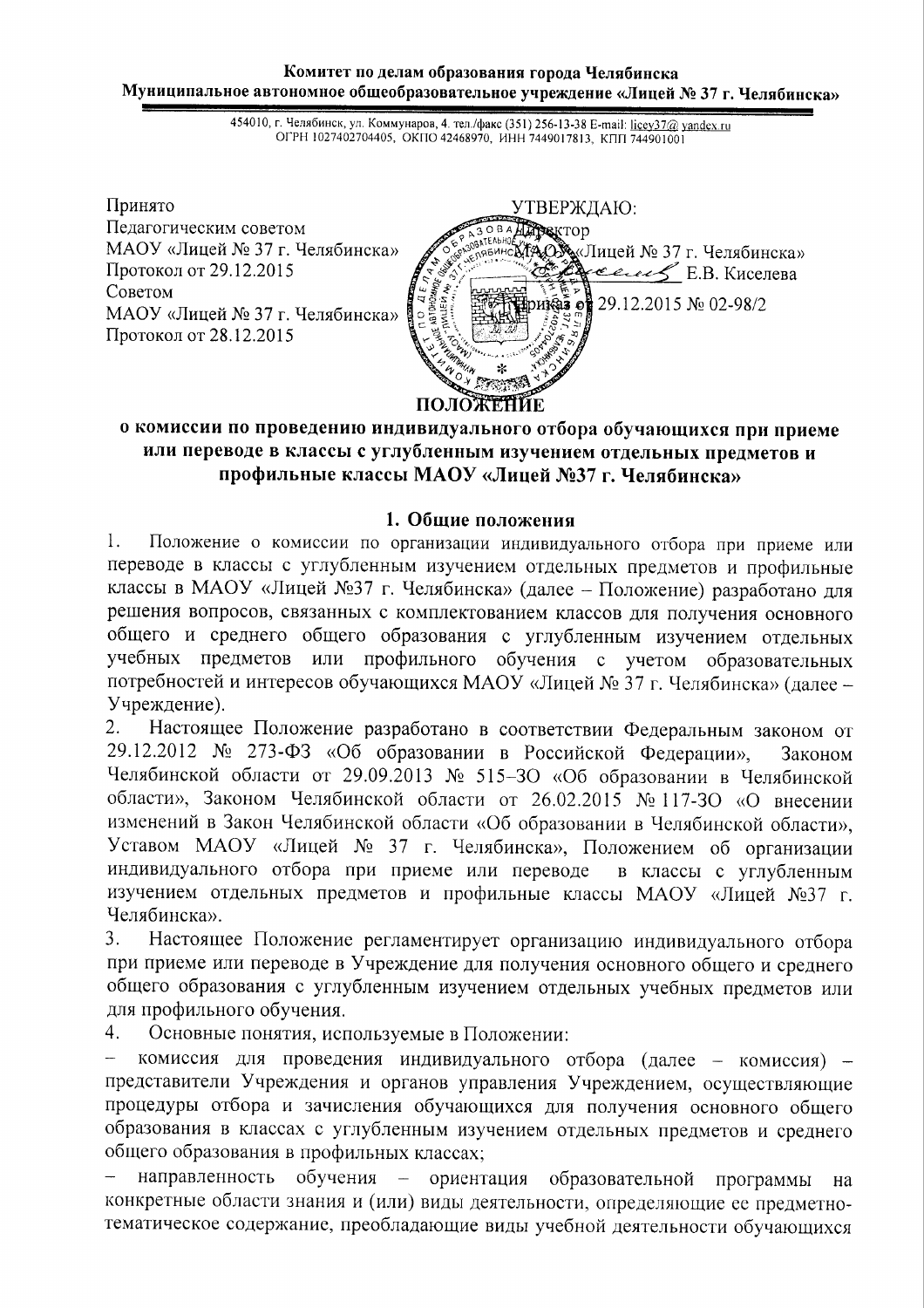и требования к результатам освоения образовательной программы;

участники индивидуального отбора - обучающиеся, проживающие на территории Челябинской области, выразившие образовательные потребности и интересы в получении основного общего и среднего общего образования с углубленным изучением отдельных учебных предметов или профильного обучения.

5. Директор Учреждения издает приказ о составе комиссии, утверждает план ее работы и график приема граждан членами комиссии. В случае отсутствия одного из членов комиссии приказом назначает замену. Издает приказ о зачислении обучающихся в профильные классы или классы с углубленным изучением предметов.

#### 2. Состав и функции комиссии

6. В состав комиссии по проведению индивидуального отбора включаются директор, заместитель директора, учителя, педагог-психолог, представители органов управления Учреждения в целях обеспечения независимости, объективности и открытости проведения индивидуального отбора обучающихся.

 $7<sub>1</sub>$ Лица, входящие в состав комиссии, не могут входить в состав апелляционной комиссии.

8. Численность, персональный состав комиссий утверждается приказом директора лицея не позднее 14 дней до даты начала проведения индивидуального отбора.

9. Председателем приемной комиссии является директор Учреждения, который несет ответственность за соблюдение законодательных актов и нормативных документов.

Председатель комиссии:

осуществляет руководство деятельностью членов комиссии время **BO** комплектования профильных классов или классов с углубленным изучением предметов;

определяет обязанности членов комиссии;

координирует деятельность всех членов комиссии;

ведет заседания комиссии.

10. Секретарем комиссии является заместитель директора  $\overline{10}$ учебно воспитательной работе.

Секретарь комиссии:

участвует в комплектовании профильных классов;  $\bar{\phantom{a}}$ 

координирует работу по комплектованию классов в соответствии с решением  $\frac{1}{2}$ комиссии;

составляет рейтинг;

доводит итоги рейтинга до родителей (законных представителей) и обучающихся;

осуществляет размещение информации для родителей (законных представителей) и обучающихся на официальном сайте Учреждения;

оформляет протокол решения комиссии;

вносит в личные дела обучающихся заявления родителей (законных представителей).

11. Комиссия осуществляет следующие функции:

а) определяет:

сроки подачи заявления на участие в индивидуальном отборе обучающимися и (или) родителями (законными представителями);

сроки подачи апелляций о нарушении установленного порядка проведения индивидуального отбора и (или) о несогласии с выставленными результатами экзаменов;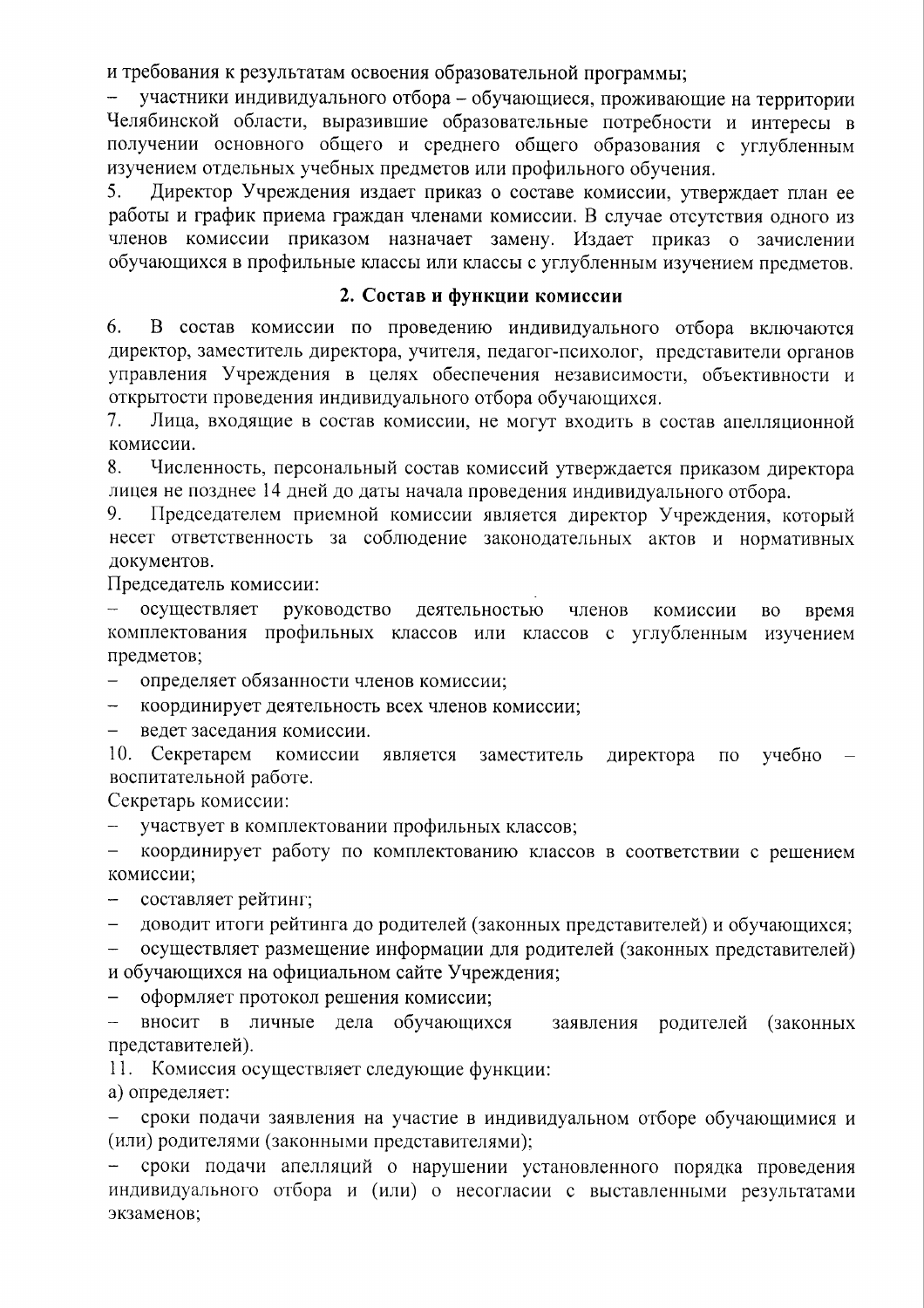сроки информирования обучающихся и их родителей (законных представителей) об итогах индивидуального отбора;

б) организует прием заявлений обучающихся и (или) родителей (законных представителей);

в) составляет рейтинг обучающихся по количеству баллов, набранным ими по предметам, по которым в образовательной организации осуществляется профильное обучение или углубленное обучение:

г) обеспечивает соблюдение установленных правил организации индивидуального отбора в образовательной организации, рассматривает и утверждает на своем заседании результаты проведения индивидуального отбора.

12. Решения комиссии принимаются коллегиально, оформляются протоколами.

#### 3. Права и обязанности комиссии

13. Комиссия вправе:

принимать решение по индивидуальному отбору в соответствии с федеральным и региональным законодательством, настоящим Положением, локальными актами Учреждения:

 $\equiv$  $\overline{10}$ вопросам. неурегулированным федеральным  $\mathbf{M}$ региональным законодательством, настоящим Положением, локальными актами образовательной организации, принимать решение самостоятельно.

14. Комиссия обязана на основании данного Положения:

- определить сроки подачи заявления на участие в индивидуальном отборе обучающимися и (или) родителями (законными представителями) в образовательной организации;

определить порядок проведения апелляций по рассмотрению нарушений  $\overline{\phantom{0}}$ установленного порядка проведения индивидуального отбора и (или) о несогласии с выставленными результатами  $\Pi$ O проведению индивидуального отбора  $\overline{B}$ образовательной организации;

определить сроки информирования обучающихся и их родителей (законных представителей) об итогах индивидуального отбора в образовательной организации;

организовать прием заявлений обучающихся и (или) родителей (законных представителей);

составлять рейтинг обучающихся для профильного обучения и обучения по программам углубленного изучения предметов по количеству баллов, набранным ими;

обеспечивать соблюдение установленных правил организации индивидуального  $\equiv$ отбора в Учреждении, рассматривать и утверждать на своем заседании результаты проведения индивидуального отбора.

## 4. Порядок работы комиссии

15. Индивидуальный отбор при приеме либо переводе в Учреждение для получения основного общего и среднего общего образования с углубленным изучением отдельных учебных предметов или профильного обучения проводится:

1) в случае формирования в Учреждении класса (классов) с углубленным изучением отдельных учебных предметов и (или) профильного обучения - не позднее 15 календарных дней до начала учебного года;

2) в случае если наполняемость класса с углубленным изучением предметов менее наполняемости, установленной законодательством Российской Федерации, - в течение 15 календарных дней с даты подачи заявления о зачислении обучающегося в класс с углубленным изучением отдельных учебных предметов или профильного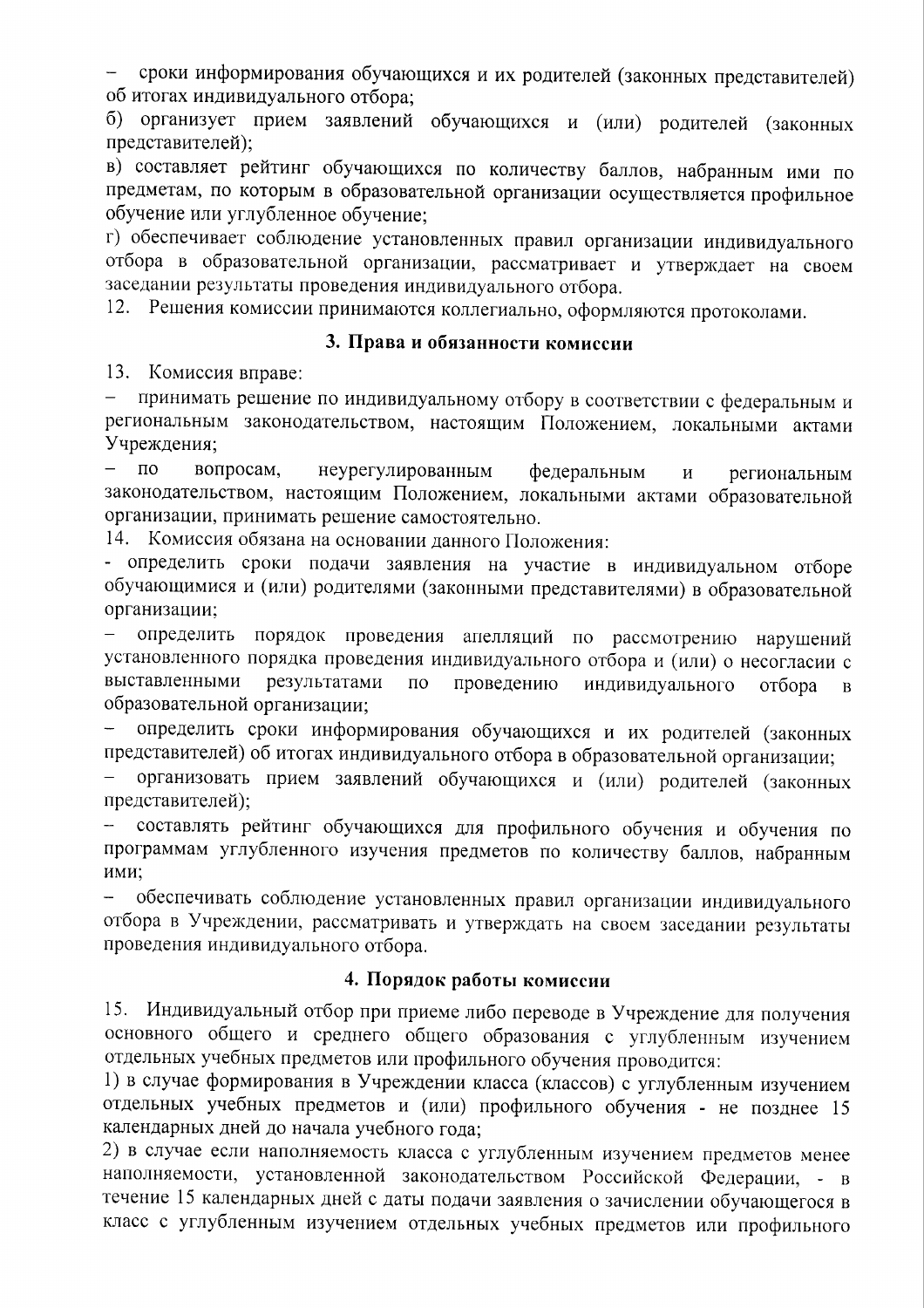обучения.

16. Прием документов для индивидуального отбора может производиться Учреждением в течение десяти дней после окончания учебного года и после окончания основного периода государственной аттестации и выдачи аттестатов об основном общем образовании до полного комплектования классов.

17. Точная дата, место, время начала и окончания работы комиссии определяется ежегодно и утверждается приказом директора Учреждения.

18. B период приема документов комиссия организует функционирование телефонной линии для ответов на вопросы по поступлению в профильные классы.

19. Процедура индивидуального отбора предполагает:

прием и рассмотрение пакета документов в соответствии с перечнем, указанным в п. 3.4 и разделом 4 Правил приема на обучение по программам общеобразовательным программам начального общего, основного общего и среднего общего образования Муниципального автономного общеобразовательного учреждения «Лицей № 37 г. Челябинска»;

проведение индивидуального отбора в соответствии с установленными формами;

объявление результатов индивидуального отбора и формирование списка обучающихся, прошедших процедуру индивидуального отбора, по рейтингу;

прием и рассмотрение апелляций, принятие решения конфликтной комиссии об отклонении или удовлетворении апелляции;

принятие приемной комиссией одного из следующих решений:

 $1)$ о приеме либо переводе обучающегося в Учреждение по результатам индивидуального отбора с учетом решения конфликтной комиссии;

2) об отказе в приеме либо переводе обучающегося по результатам индивидуального отбора с учетом решения конфликтной комиссии.

20. Решение комиссии принимается большинством голосов. Решение об оценке достижений обучающихся считается легитимным, если на заседании присутствовало He Mehee  $2/3$ членов комиссии. При проведении индивидуального отбора обучающихся присутствие посторонних лиц не допускается.

 $21.$ Рейтинг учащихся составляется по мере убывания набранных ими баллов и оформляется протоколом комиссии.

При принятии решения о приеме либо переводе обучающегося в Учреждение по 22. результатам индивидуального отбора в случае превышения количества поданных заявлений над общим количеством свободных мест при равенстве показанных обучающимися результатов индивидуального отбора преимущественным правом для зачисления обладают следующие лица:

победители и (или) призеры муниципальных, региональных, всероссийских и международных олимпиад и конкурсов научно-исследовательских работ или проектов по соответствующим отдельным учебным предметам или предметам профильного обучения:

обучающиеся, которые проявили выдающиеся способности и к которым в соответствии с Федеральным законом от 29 декабря 2012 г. № 273-ФЗ «Об образовании в Российской Федерации» относятся обучающиеся, показавшие высокий уровень интеллектуального развития и творческих способностей в определенной сфере учебной и научно-исследовательской деятельности, в научно-техническом творчестве, а также обучающиеся, зачисляемые в порядке перевода из другой образовательной организации, реализующей образовательные программы среднего общего образования с углубленным изучением соответствующих отдельных учебных предметов либо профильного обучения.

23. Обучающиеся, успешно прошедшие индивидуальный отбор, зачисляются в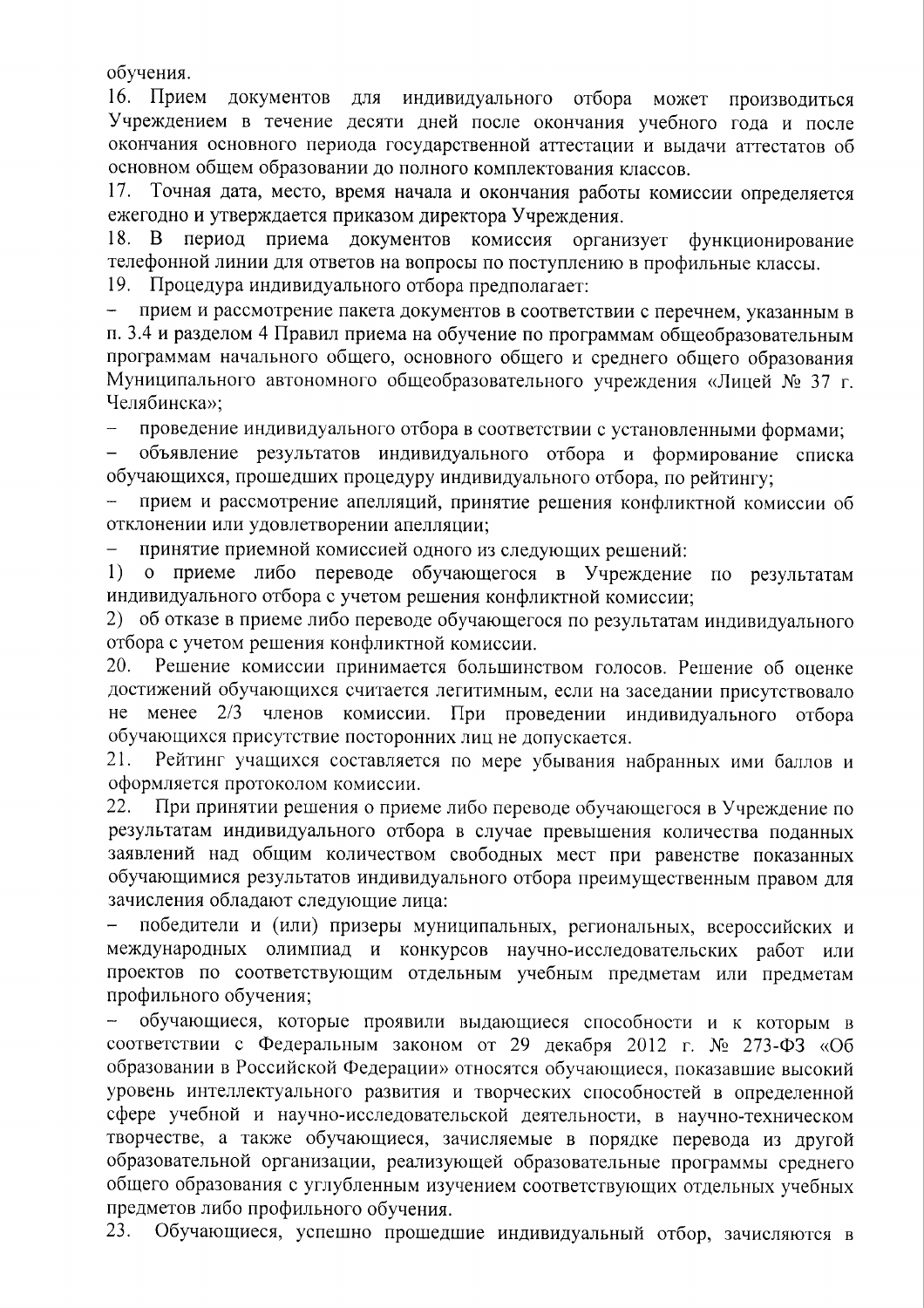лицей (переводятся в классы с углубленным изучением отдельных предметов) на основании решения комиссии, и представляют документы, установленные Положением об организации индивидуального отбора при приеме или переводе в классы с углубленным изучением отдельных предметов и профильные классы Учреждение; зачисление обучающихся осуществляется на основании протокола комиссии и оформляется приказом директора лицея.

24. Комиссия осуществляют свою деятельность в форме заседаний. На заседании комиссии ведется протокол, в котором фиксируются вопросы, внесенные на рассмотрение, а также принятые по ним решения. Протокол подписывается всеми членами комиссии.

25. В случае несогласия с решением комиссии родители (законные представители) обучающегося имеют право не позднее чем в течение двух рабочих дней после дня ознакомления с результатами по предмету направить апелляцию путем подачи письменного заявления в конфликтную комиссию, созданную в лицее.

26. Отказ по результатам индивидуального отбора при приеме либо переводе в класс (классы) с углубленным изучением отдельных учебных предметов или в класс (классы) профильного обучения не является в соответствии с нормативными правовыми актами Российской Федерации основанием для отчисления обучающегося образовательной организации или отказа в приеме в **ИЗ** образовательную организацию для обучения по основным общеобразовательным программам.

27. Комиссия в срок либо до 15 августа текущего года (в случае формирования профильного класса либо класса с углубленным изучением предметов), либо в течение 15 календарных дней с даты подачи заявления о зачислении обучающегося в профильный класс (в случае, если наполняемость профильного класса либо класса с углубленным изучением предметов менее наполняемости, установленной законодательством Российской Федерации), принимает решение о зачислении участника индивидуального отбора в Учреждение, в соответствии с рейтингом участников индивидуального отбора, или об отказе в его зачислении.

28. Учреждение  $\mathbf{B}$ течение ПЯТИ рабочих лней  $\overline{c}$ дня оформления соответствующего протокола комиссии уведомляет заявителей о принятых комиссией решениях.

Зачисление обучающихся в профильные классы либо классы с углубленным 29. изучением предметов оформляется приказом директора не позднее, чем за 15 календарных дней до начала учебного года.

При переводе обучающегося из другой образовательной организации,  $30.$ реализующей общеобразовательную программу соответствующего уровня. обучающийся зачисляется в Учреждение при наличии свободных мест и в соответствии с пунктом п. 3.4 и разделом 4 Правил приема на обучение по программам общеобразовательным программам начального общего, основного общего среднего общего  $\mathbf{M}$ образования Муниципального автономного общеобразовательного учреждения «Лицей № 37 г. Челябинска».

# 5. Подача и рассмотрение апелляции

 $31.$ Обучающиеся и (или) их родители (законные представители) имеют право подать в конфликтную комиссию в письменной форме апелляцию о нарушении установленного порядка проведения индивидуального отбора и (или) апелляцию о несогласии с результатами индивидуального отбора.

32.  $\mathbf{B}$ целях проверки изложенных апелляции  $\overline{R}$  $\overline{O}$ нарушении установленного порядка проведения индивидуального отбора сведений председателем конфликтной комиссии организуется проведение проверки в день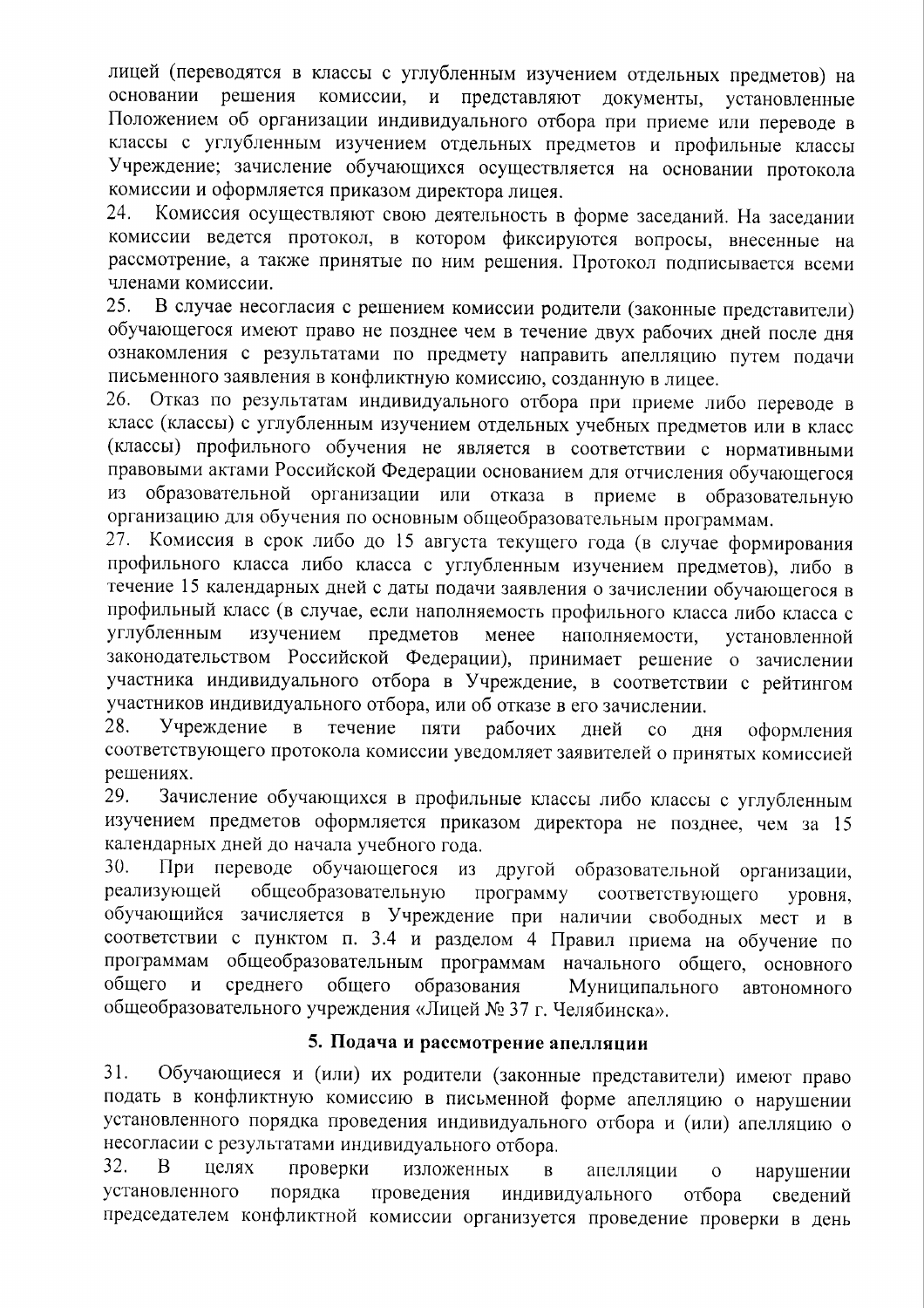проведения индивидуального отбора. Результаты проверки оформляются в форме заключения.

33. Конфликтная комиссия рассматривает апелляцию участника (родителя участника)  $\overline{10}$ вопросам нарушения установленного порядка проведения индивидуального отбора и (или) о несогласии с выставленными результатами индивидуального отбора не позднее одного рабочего дня после дня подачи апеллянии.

34.  $\Pi$ ри рассмотрении апелляции  $\mathbf{o}$ нарушении установленного порядка проведения индивидуального отбора  $\mathbf{M}$ заключения о результатах проверки конфликтная комиссия в день рассмотрения апелляции принимает одно из следующих решений:

об отклонении апелляции:

об удовлетворении апелляции.

Решение конфликтной комиссии передается председателю комиссии в день принятия решения апелляционной комиссией.

35. При принятии конфликтной комиссией решения об удовлетворении апелляции о нарушении установленного порядка проведения индивидуального отбора приемная комиссия в течение одного рабочего дня после дня получения данного решения конфликтной комиссии принимает решение  $\overline{00}$ аннулировании результата индивидуального отбора и участнику предоставляется возможность повторно пройти индивидуальный отбор в течение двух рабочих дней со дня принятия решения об удовлетворении апелляции в присутствии не менее двух членов конфликтной комиссии согласно протоколам конфликтной комиссии.

36. При рассмотрении апелляции о несогласии с результатами индивидуального отбора конфликтная комиссия в день рассмотрения апелляции принимает одно из следующих решений:

об отклонении апелляции и сохранении результатов индивидуального отбора;  $\equiv$ 

 $\frac{1}{2}$ об удовлетворении апелляции и изменении результатов индивидуального отбора.

37. При принятии решения конфликтной комиссией решения об удовлетворении апелляции и изменении результатов индивидуального отбора приемная комиссия в течение одного рабочего дня после дня получения данного решения конфликтной комиссии принимает решение об изменении результата индивидуального отбора согласно протоколам конфликтной комиссии.

В целях принятия объективного решения по результатам рассмотрения 38. апелляции конфликтная комиссия вправе:

запрашивать и получать у председателя комиссии необходимые документы и сведения, в том числе сведения о лицах, присутствовавших при проведении индивидуального отбора, о соблюдении порядка проведения индивидуального отбора:

запрашивать и получать у председателя комиссии дополнительные разъяснения по содержанию заданий для участника индивидуального отбора и критерии их оценивания при рассмотрении апелляции  $\overline{O}$ несогласии с результатами индивидуального отбора;

привлекать членов комиссии по соответствующему общеобразовательному предмету к рассмотрению апелляции участника индивидуального отбора о несогласии с результатами индивидуального отбора в случае возникновения спорных вопросов по оцениванию выполненных участником индивидуального отбора заданий.

39. Решение конфликтной комиссии принимается большинством голосов членов конфликтной комиссии. При равном числе голосов лицо, председательствующее на заседании конфликтной комиссии, обладает правом решающего голоса.